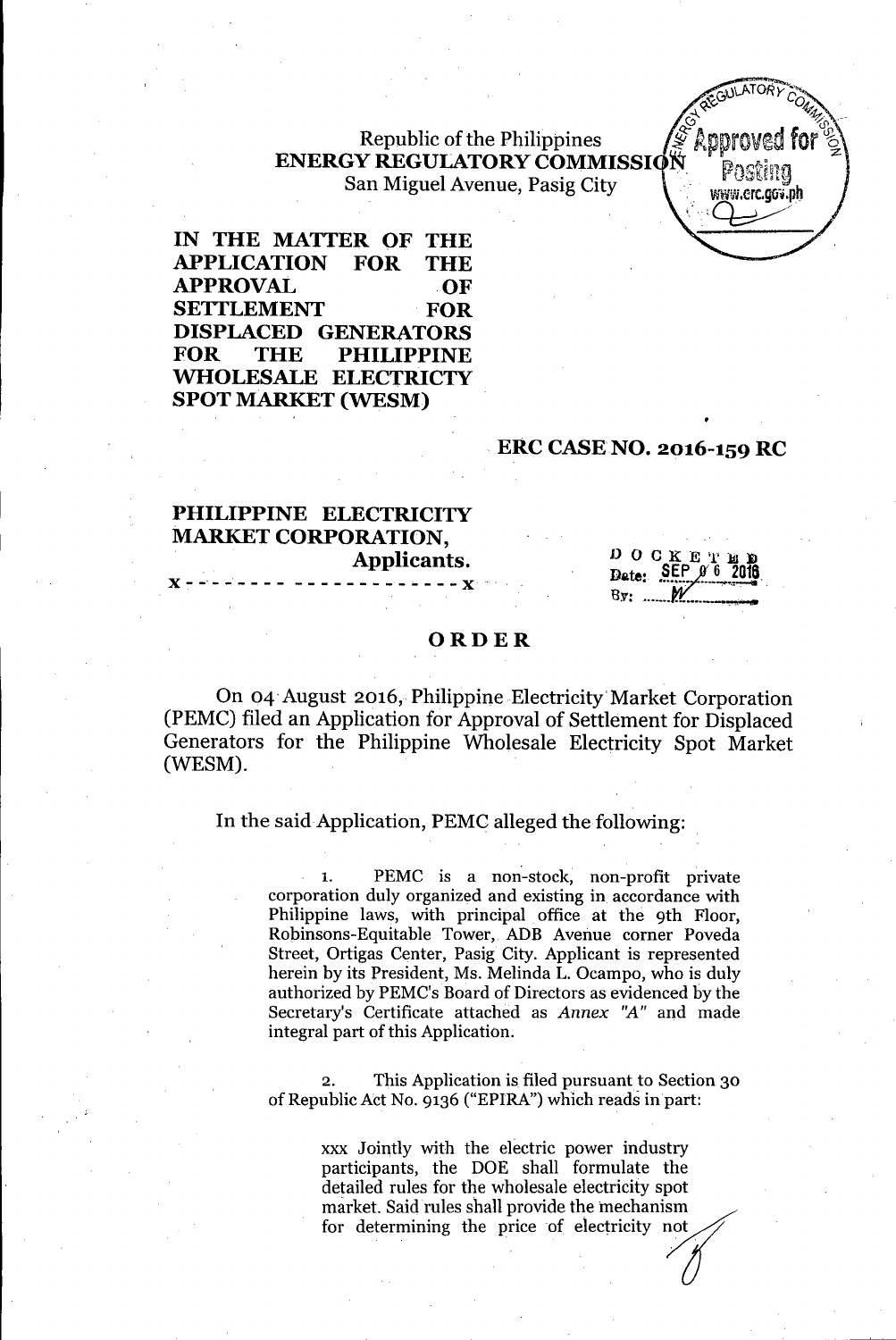covered by bilateral contracts between sellers and purchasers of electricity users. The price determination methodology contained in said rules shall be subject to the approval of the ERC. xxx

1. The authority of Applicant to file herein instant case is based on Section 2 of Department Circular No. DC2014- 10-0021 which provides:

> Section 2. Pricing and Settlement Methodology. **In** relation to WESM Rules Clause 3.13.14.3, the Philippine Electricity Market Corporation (PEMC) is hereby directed to file a petition' before the Energy Regulatory Commission (ERC) for approval of the pricing and settlement methodology and the corresponding recovery mechanism for the utilization of MRU based on the PEM Board approval.

2. WESM Rules Section 3.13.14.3, as amended, provides:

> The Market Operator shall develop and implement subject to the approval by the ERC, the appropriate pricing and settlement methodology for compensation of trading participants whose generating units are designated as Must Run Units and the corresponding mechanism for the Displaced Generators, and the corresponding recovery mechanism for the same.

3. This Application was published in a newspaper of general circulation, as certified in the Affidavit of Publication attached as *Annex "B".* Copies of this Application and its annexes are likewise served to the Office of the Sangguniang Panglungsod of Pasig City and of Taguig City, as shown in *Annexes "C"and "D".*

#### *Background*

4. The Price Determination Methodology ("PDM") of the Philippine Wholesale Electricity Spot Market ("WESM") was approved by the Honorable Commission on 20 June 2006 in ERC Case No. 2006 - 007 RC.The decision together with the WESM Rules and its WESM Market Manuals became the framework for the principles and the detailed operations of the pricing, scheduling and settlement in the WESM.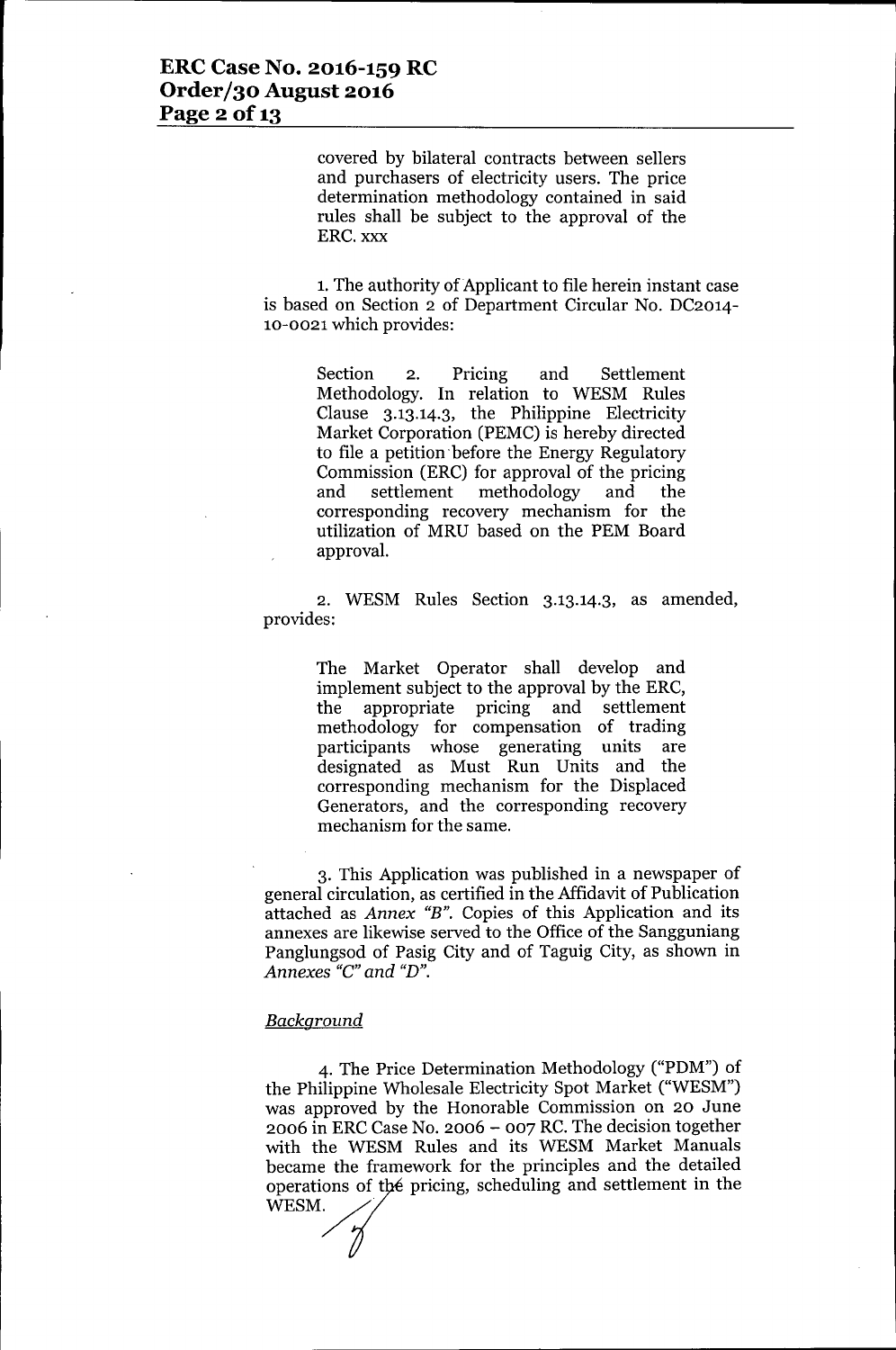5. The WESM provides for a merit order dispatch of generating plants and dispatchable load to come up with the optimum scheduling of energy and reserves that will maximize economic gains for trading participants. The WESM operates with the submission of generators together with dispatchable load of their offers in the market. The offers submitted by generators are ranked from lowest to highest while customer demand bids are ranked from highest to lowest price offer. Generating facilities and dispatchable load are stacked based on their price offer until the total generation matches the total load requirement for a particular trading interval. From the stacking of bids and offers, the Market Dispatch Optimization Model ("MDOM") - the infrastructure engine of the WESM, generates a Dispatch Schedule that takes into account the physical limitations of the transmission network, facilities of the trading participants and all other constraints in the system for the relevant interval to maintain the power balance in the grid.

6. The Dispatch Schedule!, as defined in the WESM Rules, as amended is "the target loading levels in MW for each scheduled generating unit, must dispatch generating unit, non-scheduled generating unit, scheduled load and reserve facility for the end of that trading interval, determined by the Market Operator through the use of market dispatch optimization model in accordance with Clause 3.8.1". From the Dispatch Schedule generated by the Market Operator ("MO"), the System Operator ("SO") issues Dispatch Instructions to all trading participants for the relevant trading interval. The Dispatch Instruction issued by the SO must be complied with by all trading participants to ensure at all times the balancing of demand and generation. Failure to do so will result to over-frequency or underfrequency which can result to equipment damage, load tripping or generator tripping and even, total blackout.

7. Moreover, for the SO to manage intra hour system balance and reliability requirements, the WESM Rules required generators to comply with its linear ramp rate during the trading interval. Thus, it provided:

> *3.8-4.1 Scheduled generating units* and *priority dispatch generating units* who are dispatched shall use reasonable endeavors to achieve a linear *ramp rate* over the *trading interval* to reach the target loading level by the end of that *trading interval* and within the *dispatch tolerances* specified in Clause 3.8.7 and those *Trading Participants* should not be

<sup>&#</sup>x27;Dispatch Schedule is also known as Real Time Dispatch Schedule ("RTD Schedule"). Real Time Dispatch defied under the Dispatch Protocol Issue No. 11 as "otherwise known as RTD. It is the Hour -Ahead Dispatch Schedule which Thispatch Schedule is also known as Real Time Dispatch Schedule ("RTD Schedule"). Real Time Dispatch defied under<br>Dispatch Protocol Issue No. 11 as "otherwise known as RTD. It is the Hour -Ahead Dispatch Schedule which det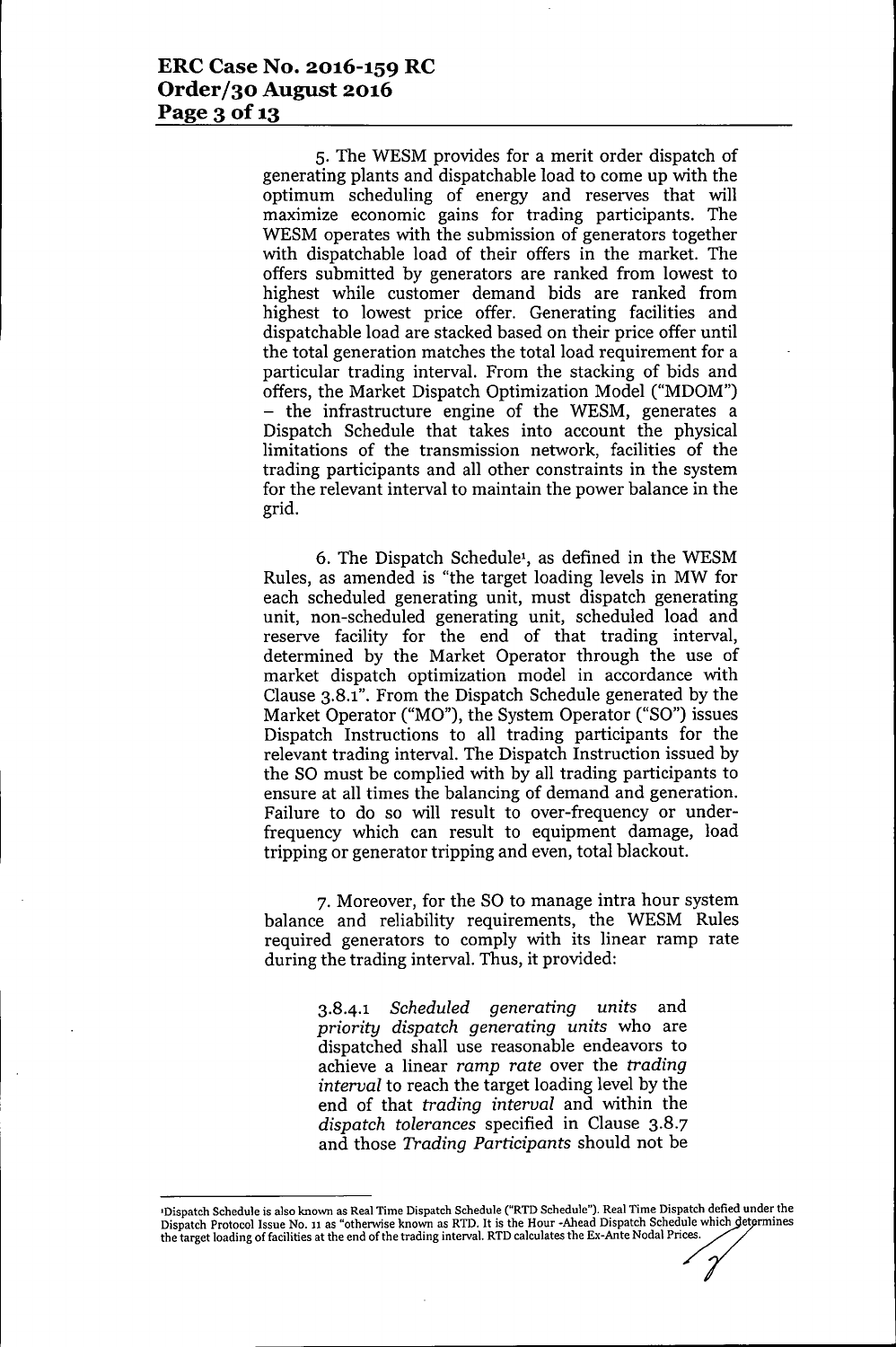required to operate in any different fashion unless required to:

(a) Respond in accordance with reserve or ancillary service contracts; or

(b) Respond to a direction in accordance with Clauses 6.3 and 6.5.<sup>2</sup>

3.8.4 Ramp Rate of Trading Participant

Where applicable, *Trading Participants* will be assumed to have a *linear ramp rate* over that *trading interval* to reach the target *loading levels* by the end of that *trading interval.*

8. Throughout the operations of the WESM in Luzon and Visayas, there have been occurrences of non-compliance with the RTD Schedule and linear ramping rate wherein online generators fail or refuse to lower their generation output both intra hour and at the end of the trading interval. Because of the refusal of on-line generators to comply, other generators who are scheduled to run to meet their Dispatch Schedule are prevented from doing so and are unable to reach their respective target loading levels or are constrained off within the trading interval. In this instance, these generators that cannot run to meet their dispatch targets are economically prejudiced with the refusal of instructed generators to comply with the instructions of the SO. Generators that cannot run despite being scheduled loose the opportunity to generate energy as planned and, consequently, paid lower settlement amounts as a result of the decrease in the provision for energy from its RTD Schedule as reflected in its metered quantities.

9. This non-compliance by generators is also detrimental to consumers since frequently these generators have been directed to reduce its injection into the grid or, in certain instances, instructed to shut down, in view of the fact that it has submitted a more expensive offer as computed by the WESM MDOM. This contravenes the WESM objectives of supplying energy at least cost since the erring generator's continued actions results in higher cost of electricity in the spot market representing the differential amount between the generator which has been displaced and that of the noncompliant generator.

10. Moreover, the refusal to comply with dispatch instructions of the SO to implement the Dispatch Schedule causes a threat to system security with the depletion of

<sup>&</sup>lt;sup>2</sup> As amended in DOE DC No. 16-01-0002 dated 12 January 2016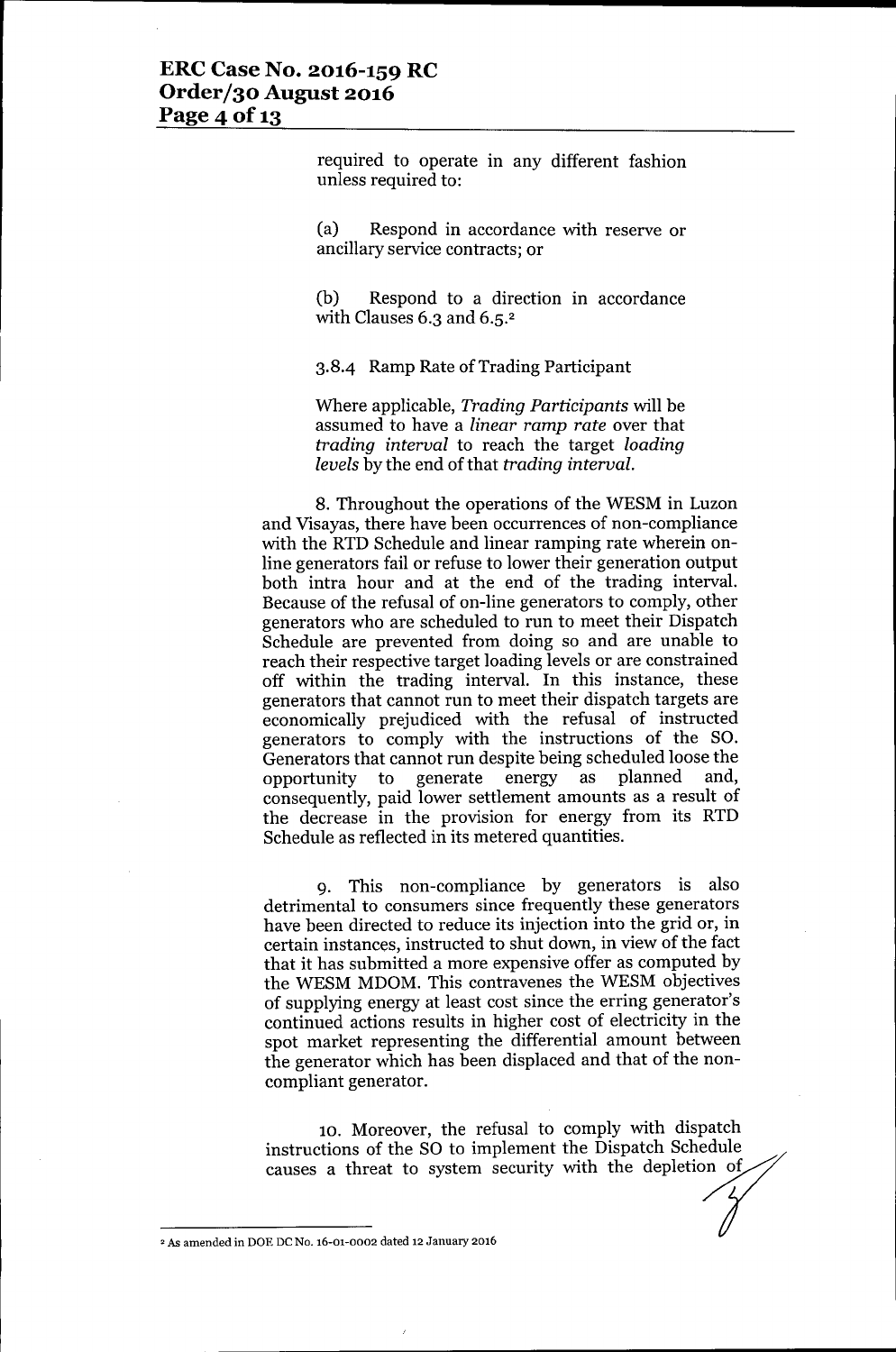operating reserves and results to over frequency (i.e above 60Hz).

11. **In** view of the threat to system security and financial loss to the displaced generator/s, the DOE and the PEM Board has approved a mechanism that will serve as a deterrent to this occurrence by imposing a penalty against generators that refuse to comply with their RTD/Dispatch Schedule or to comply with linear ramp during the trading interval.

12. On 24 October 2014, the DOE issued Department Circular No. DC2-14-10-0021 which adopted further amendments to the WESM Rules. This Department Circular directed the imposition of sanctions against Trading Participants not compliant with the Dispatch Schedule and linear ramping assumptions to meet target loading levels. As stated in the DC, Section 3.8.8.1 and 3.8.8.2 of the WESM Rules was amended to read:

> "Any Trading Participant who consistently fails to use its reasonable endeavors to act in accordance with the Dispatch Instructions issued under Clause 3.8.3, or who breaches the Dispatch Tolerance standards published under Clause 3.8.7.2, may be liable for sanction imposed under Clause 7.2.

Trading Participants that are not compliant to the Dispatch Schedule or linear ramping assumptions that have been identified by the System Operator to cause the constraining-off of other generating units shall compensate Displaced Generator or Generators in accordance with the mechanism under Clause 3.13.14.3."

13. Moreover, the amendments under the stated department circular, emphasized compliance with the linear ramp rate of scheduled generators as evidenced by the incorporation of the following provisions:

3.8.5 Deviations from the Ramp Rate

If *Trading Participants* in some part of the *power system* deviate in aggregate from the assumed *Linear Ramp Rate* for any reason or as a result of any cause including the initiation of *Load Shedding* under Clause 3.9.3, these deviations shall be dealt with by the *System Operator,* utilizing the *Reserves,* or other *Ancillary Services* scheduled to deal with such circumstances, in accordance with Clause 3.3.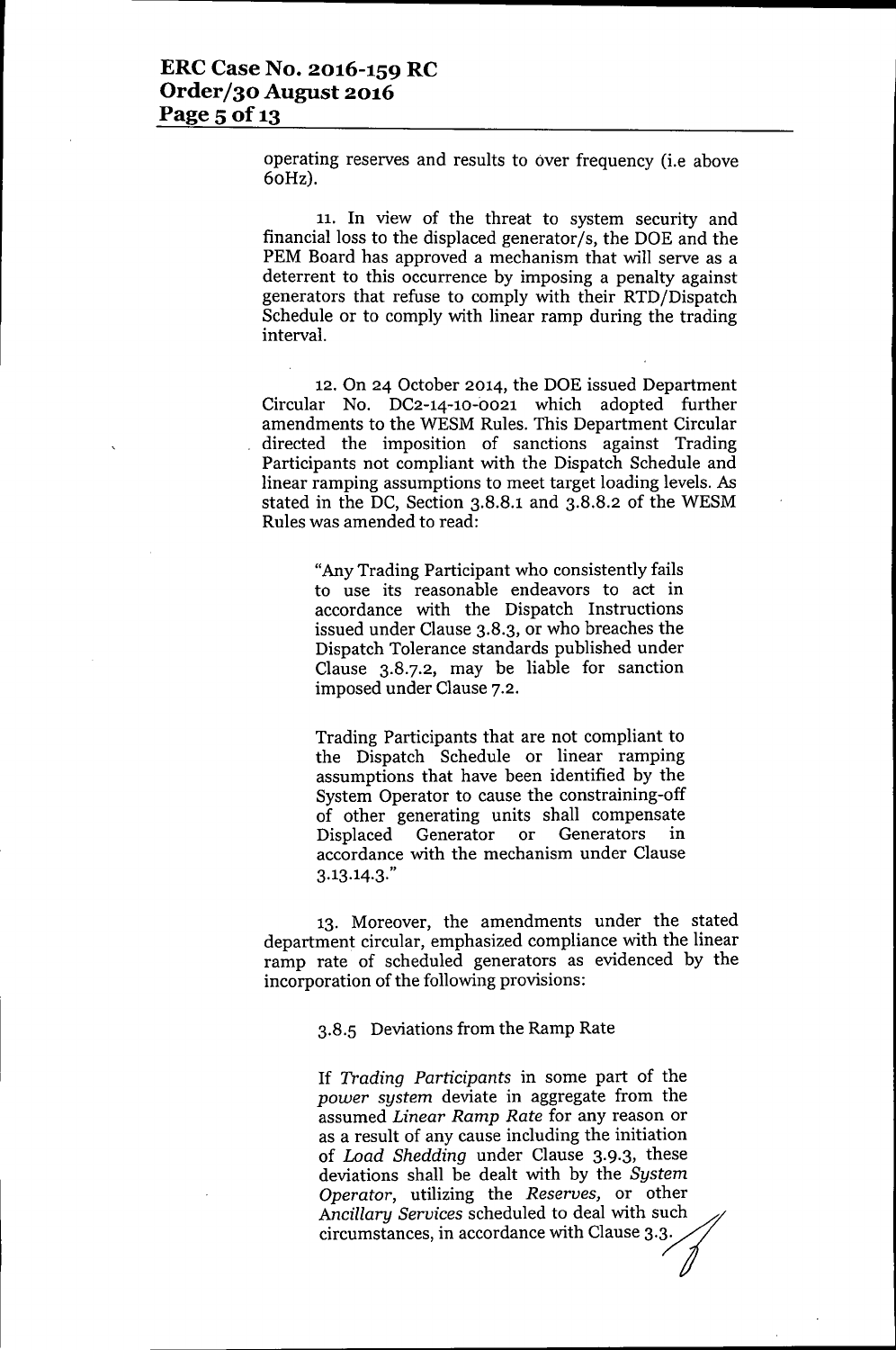*Trading Participants* are required to comply with linear ramping in any trading interval; otherwise, the *Market Operator* or the *System Operator* shall report the generator to the *Market Surveillance Committee.*

3.9.8.3 During a *Trading Interval,* if *Excess Generation* is imminent or is detected in the *Power System* by the *System Operator* in accordance with the *Grid Code* and it is established that the *Excess Generation* is being caused by a *Generating System* that is not following its dispatch schedule or observing a linear ramp rate, then the *Generation Company* representing the *Generating System* in the market may be liable of a sanction under Clause 7.2. The Generation Company representing the Generating System that is not following its *Dispatch Schedule* or observing linear ramp rate, however, shall compensate other *Generation System* that has been constrained-off by the *System Operator.* Such conditions shall also be considered in the procedures to be developed under Clause 3.9.8.2.

14. Subsequently, on 12 November 2015, the DOE promulgated Department Circular No. DC2015-11-00l6 approving WESM Market Manual Management of Must Run and Must Stop Unit Issue No. 7 ("MRU and MSU Manual"). A copy of the stated circular and the MRU and MSU Manual are attached herewith as Annexes "E" and "F".

#### *The Settlement Mechanism*

15. The proposed mechanism for settlement of Displaced Generators provides for the -

a) incorporation in the existing processes of the WESM (e.g. Dispatch Protocol, MRU and MSU Market Manual) the procedure with which the System Operator (SO) shall identify units as MSUs;

b) compensation of Displaced Generator/s; and,

c) payments by MSUs.

16.An MSU, as defined, is a generating unit identified and instructed by the SO to reduce the provision of energy due to its non-compliance with the SO instructions for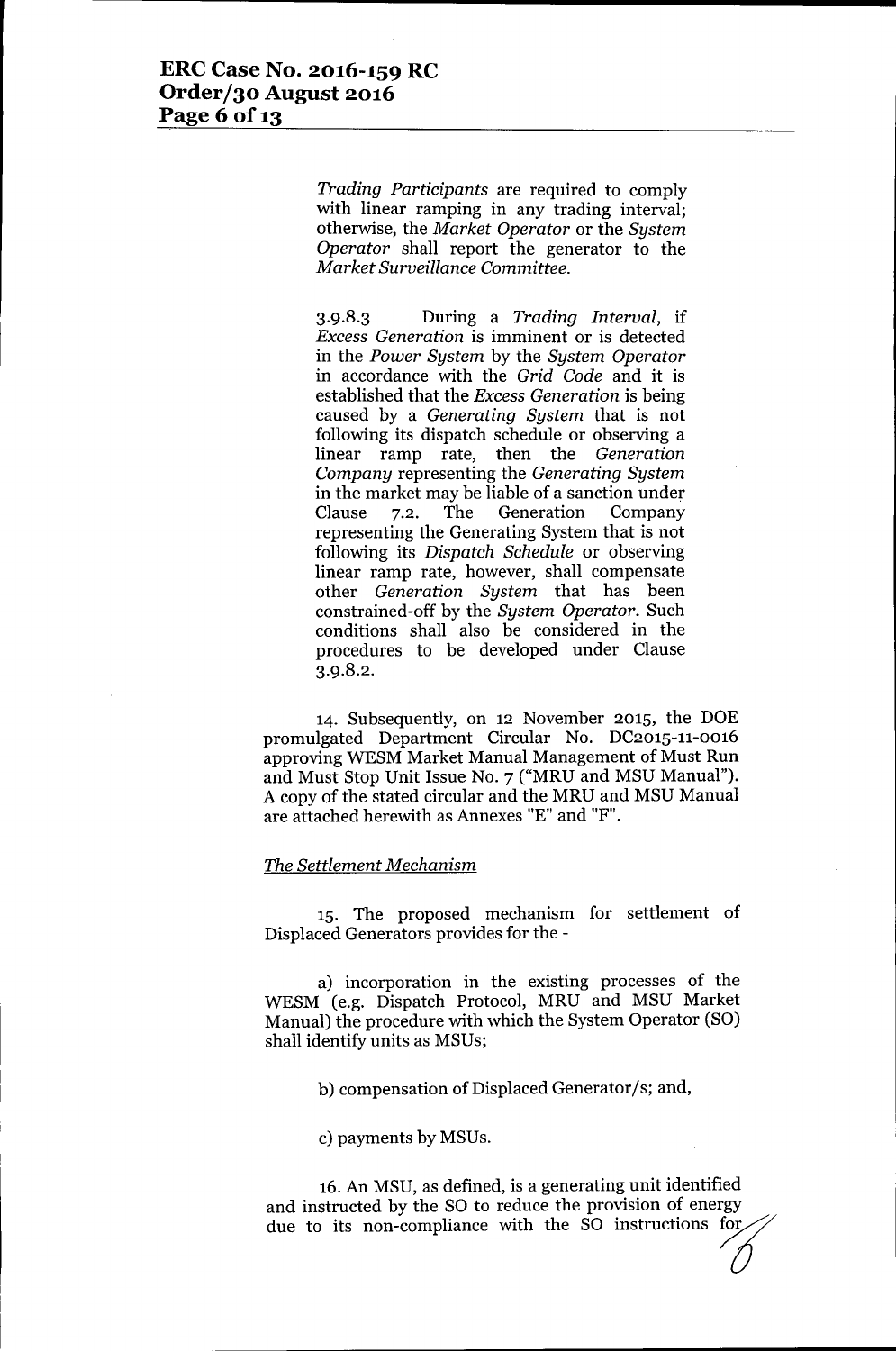generator to comply with the Dispatch Schedule to address or prevent possible threat to System Security requirements of the grid.3 The SO, pursuant to its role in maintaining the reliability of the grid, shall continuously monitor the compliance of Trading Participants to its dispatch instructions.

16. If during the course of its monitoring, the SO identifies that a generating unit is not following its Dispatch Schedule or with its linear ramping assumptions within the trading interval, the SO will direct the generating plant to reduce its loading level. In the event the generating unit fails to comply with the instructions of the SO, the SO shall tag the generating unit as an MSU and shall log and report to the MO thru a Dispatch Deviation Report. In the meantime, in order to prevent any breach in system frequency arising from excess generation, the SO shall be constrained to direct other generators scheduled to run under the Dispatch Schedule to lower its energy output. This generator/s shall be the Displaced Generator.

18. A Displaced Generator is a "generating unit identified and instructed by the System Operator in an Out of Merit Dispatch to reduce the provision of energy specified in the Real Time Dispatch instruction exclusively caused by excess generation due to non-compliance of generators to dispatch instructions and use of reactive support service."4

19. Once identified by the MO as Displaced Generator, payment shall be made to the Displaced Generator through the WESM's settlement processes equivalent to the difference between the  $Ex -$  Ante Quantity and Metered Quantity of the Displaced Generator for the trading interval net of the- dispatch tolerance multiplied by the ex-post price provided ex-post price is positive. If the ex-post price is negative, there will be no settlement due to the Displaced Generators and correspondingly, no amount will be collected from the Must Stop Units. Furthermore, there will be no payment to the Displaced Generator if the difference between the Ex-Ante Quantity and the adjusted Metered nom the France Experience Definition of the difference between the Ex-Ante Quantity and the adjusted Metered Quantity is less than the approved dispatch tolerance, in accordance with the WESM Rules, of its Ex-ante Quantity -<br>0<br>d<br>1<br>//

Chapter 11WESM Rules, as amended Chapter 11,WESM Rules, as amended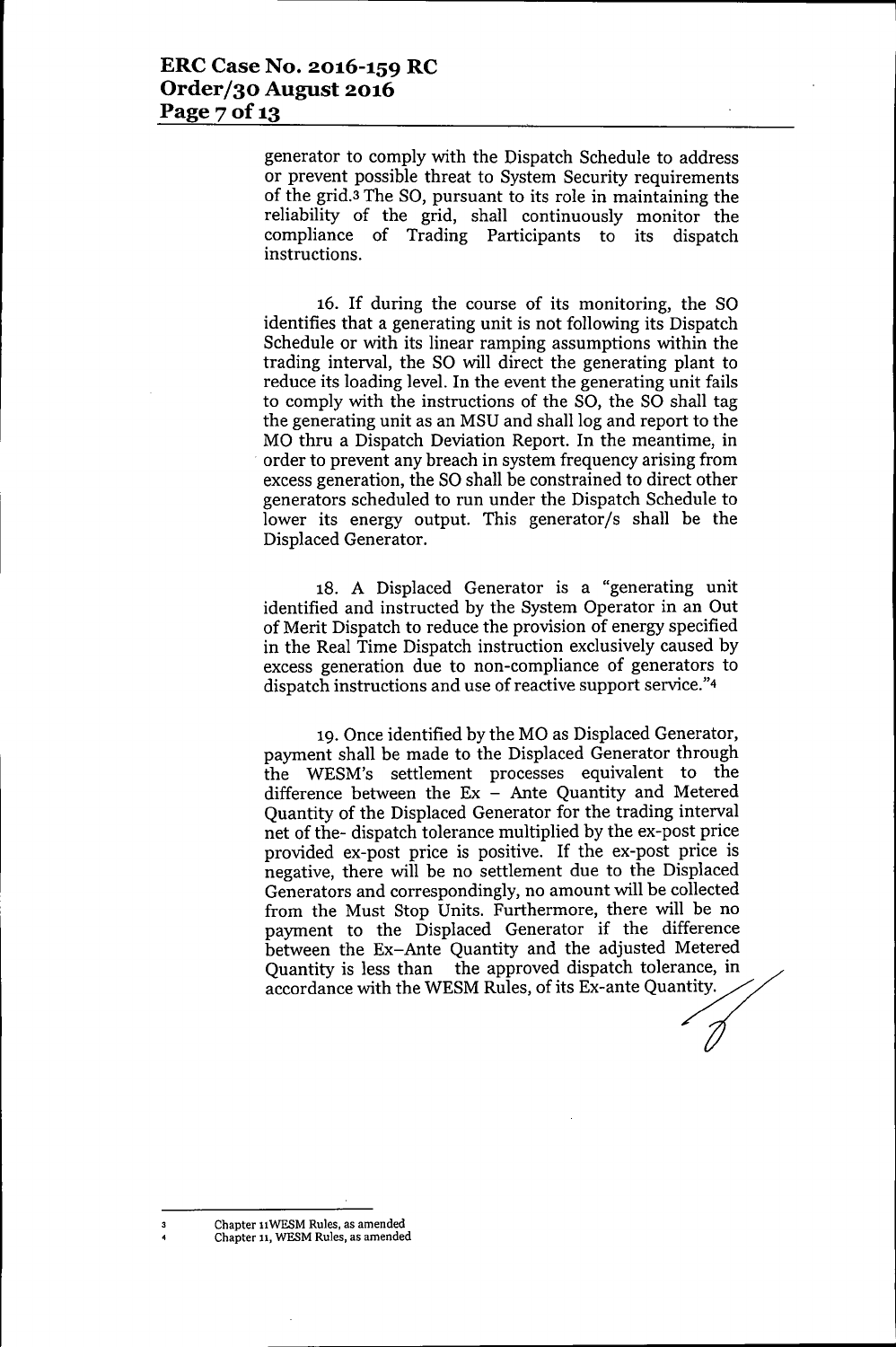**In** formula:

$$
DG_{TA_i} = \begin{cases} [(EAQ_i - b_i * MQ_i) - t * (EAQ_i)] * EPP_i, & \text{if } EAQ_i - b_i * MQ_i > t * EAQ_i \\ 0, & \text{if } EAQ_i - b_i * MQ \le t * EAQ_i \end{cases}
$$

Where,

| $DG_{TA_i}$ | Total amount that will be received by the<br>Displaced Generator i |  |  |  |
|-------------|--------------------------------------------------------------------|--|--|--|
| EAO.        | Ex-Ante Quantity of the Displaced Generator i                      |  |  |  |
| MO.         | Metered Quantity of the Displaced Generator i                      |  |  |  |
|             |                                                                    |  |  |  |

- *EPP<sub>i</sub>* Ex-Post Price at the node of the Displaced Generator i
- *t* Dispatch Tolerance
- *hi* Is the factor multiplied to the metered quantity of the Generator i to account the difference between location of RTU and Meter.

20. The formula takes into account situations wherein the RTU points of the Displaced Generator is not situated near its metering points, hence, the incorporation of the term "b" as the factor multiplied to the metered quantity of the Displaced Generator. Under Section 10.3 of the MRU and MSU Market Manual, this shall be calculated as the average ratio between the interpolated RTU readings and metered quantities of Displaced Generator for one year.

**In** formula:

$$
b_j = \frac{Average\ Interpolated\ RTU\ Reading}{Average\ Metered\ Quantity}
$$

where,

is the factor multiplied to the metered quantity of the Generator j to account the difference between location of its RTU and Meter.

Average Interpolated RTU Readings

 $b_j$ 

year

is the average of the positive Metered Quantity (MQ) of the generator for one year

is the average of the positive interpolated RTU readings or snapshots of the generator for one

Average Metered Quantity

 $^\prime$  (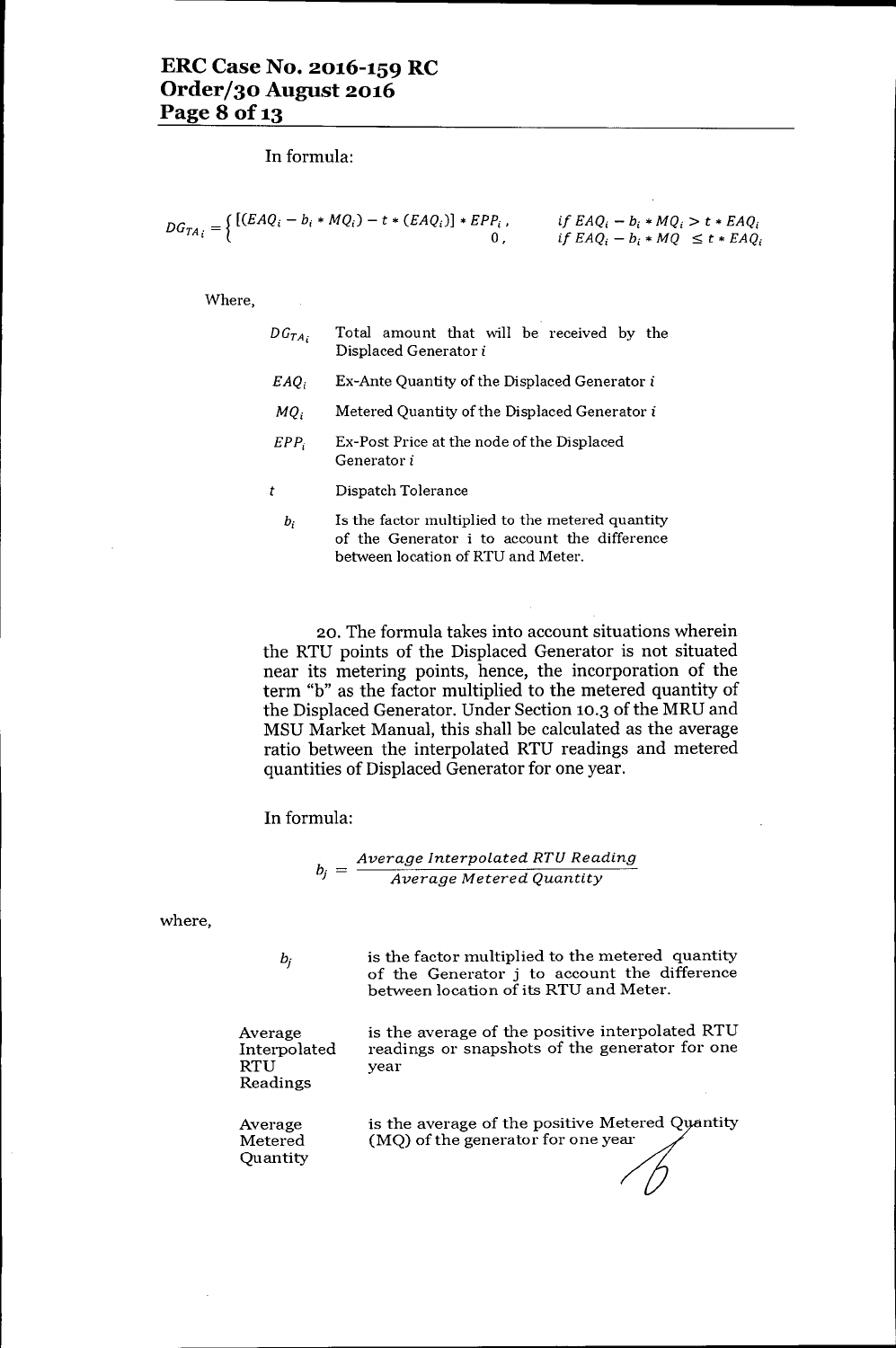21. On the other hand, payment by the MSUs shall be on a pro rata basis relative to each non-complying generator's MSU quantity.

In formula:

$$
MSU_{TA_j} = \begin{cases} -\frac{MSU_{Q_j}}{\sum_{j=1}^n MSU_{Q_j}} \sum_{i=1}^m DG_{TA_i}, & if \sum_{j=1}^n MSU_{Q_j} \neq 0\\ -\frac{b_j * MQ_j}{\sum_{j=1}^n (b_j * MQ_j)} \sum_{i=1}^m DG_{TA_i}, & if \sum_{j=1}^n MSU_{Q_j} = 0 \end{cases}
$$

$$
MSU_{Q_j} = \begin{cases} b_j * MQ_j - EAQ_j, & \text{if } b_j * MQ_j - EAQ_j \ge 0 \\ 0, & \text{if } b_j * MQ_j - EAQ_j < 0 \end{cases}
$$

Where,

| $MSU_{TA_i}$                 | Total amount to be paid by the Must Stop Unit j                                                                 |
|------------------------------|-----------------------------------------------------------------------------------------------------------------|
| $EAQ_i$                      | Ex-Ante Quantity of the Must Stop Unit $j$                                                                      |
| MQ <sub>j</sub>              | Metered Quantity of the Must Stop Unit j                                                                        |
| $MSU_{Q_{\tau}}$             | The energy displaced of the Must Stop Unit j or<br><b>Must Stop Unit Quantity</b>                               |
| $\boldsymbol{n}$             | Number of Must Stop Units                                                                                       |
| m                            | Number of Displaced Generators                                                                                  |
| $-\sum_{i=1}^{m}DG_{TA_{i}}$ | Grand total of the amounts that will be paid to the<br><b>Displaced Generators</b>                              |
| $b_i$                        | is the factor multiplied to the metered quantity of<br>the Generator <i>i</i> to account the difference between |

22. Noteworthy, the second term of the above stated formula addresses instances where an erring generator refuses to comply with its linear ramp rate as instructed by the SO but at the end of the trading interval managed to meet its Dispatch Schedule.

location of its RTU and Meter.

Finding the said Application sufficient in form and substance with the required fees having been paid, the same is hereby set for determination of compliance with the jurisdictional requirements, expository presentation, pre-trial conference, and presentation of evidence on the following dates and venues: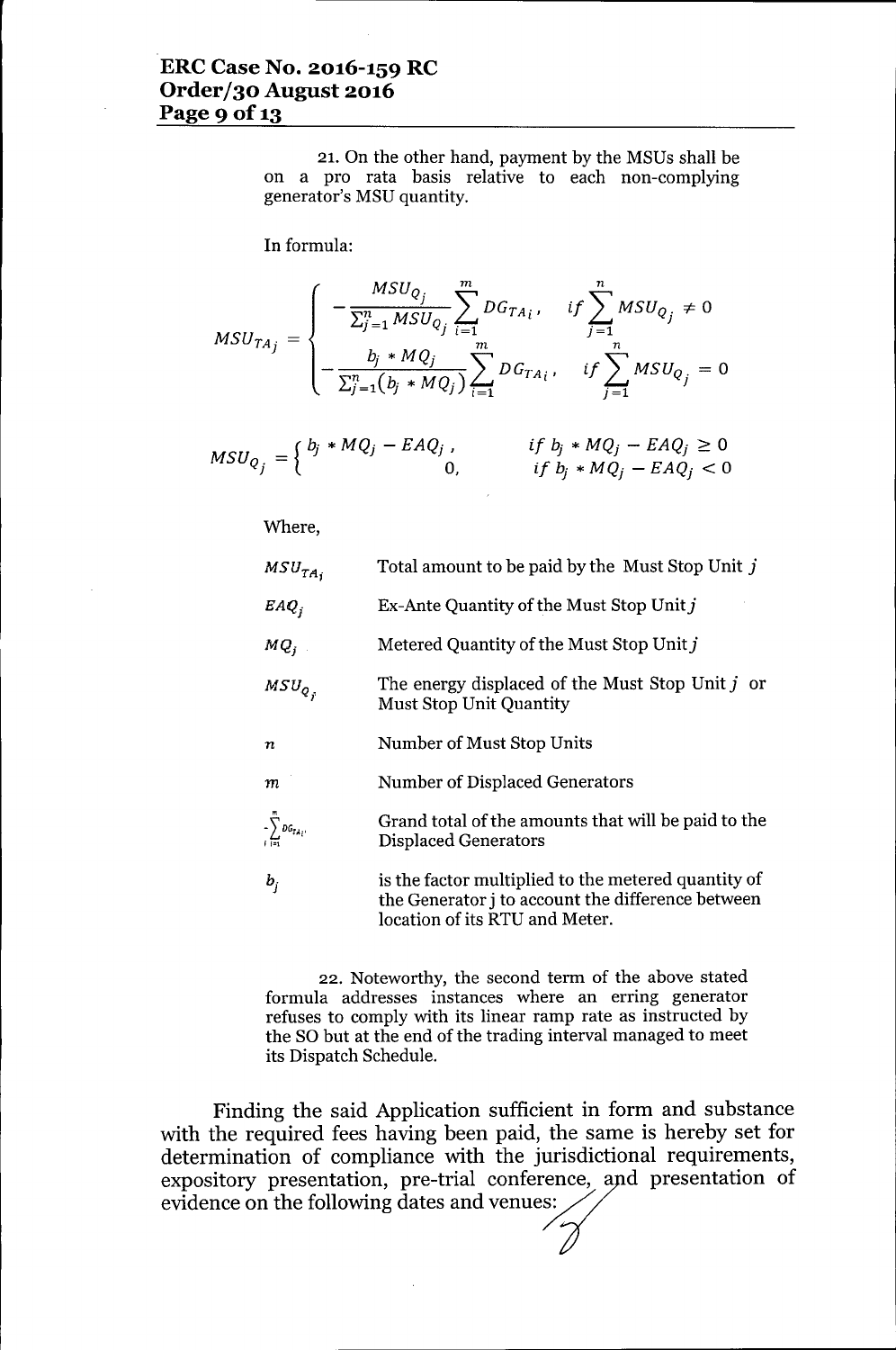# **ERCCase No. 2016-159 RC Order/30August 2016 Page 10** of 13

| <b>Date and Time</b>                                                            | Venue                                                                                                                                          | <b>Hearing Coverage</b>                                                    |
|---------------------------------------------------------------------------------|------------------------------------------------------------------------------------------------------------------------------------------------|----------------------------------------------------------------------------|
| 20 October 2016<br>(Thursday)<br>Ten o'clock in the<br>morning<br>(10:00 A. M.) | <b>ERC Hearing</b><br>Room, 15F Pacific<br><b>Center Building,</b><br><b>San Miguel Avenue,</b><br><b>Ortigas Center,</b><br><b>Pasig City</b> | Jurisdictional and<br><b>Expository</b><br><b>Presentation</b>             |
| 03 November 2016<br>(Thursday)<br>Ten o'clock in the<br>morning<br>(10:00 A.M.) | <b>Visayas Field Office</b><br>St. Mary's Drive,<br><b>Banilad, Cebu City</b>                                                                  | <b>Expository</b><br><b>Presentation</b>                                   |
| 17 November 2016<br>(Thursday)<br>Ten o'clock in the<br>morning<br>(10:00 A.M.) | <b>ERC Hearing</b><br>Room, 15F Pacific<br><b>Center Building,</b><br><b>San Miguel Avenue,</b><br><b>Ortigas Center,</b><br><b>Pasig City</b> | <b>Pre-trial</b><br><b>Conference and</b><br>Evidentiary<br><b>Hearing</b> |

PEMC is hereby directed to cause the publication of the attached Notice of Public Hearing in two (2) newspapers of nationwide circulation in the Philippines at its own expense, twice (2X) within two (2) successive weeks, the dates of publication not being less than seven (7) days apart, with the date of last publication made not later than ten (10) days before the date of the scheduled initial hearing.

Let copies of the Application, this Order and the attached Notice of Public Hearing be furnished the Office of the Solicitor General (OSG), the Commission on Audit (COA), and the Committees on Energy of both Houses of Congress. They are hereby requested, if they so desire, to send their duly authorized representatives at the scheduled hearing.

Likewise, let copies of this Order and the attached Notice of Public Hearing be furnished the Office of the City Mayor and the Local Government Unit (LGU) Legislative Body of Pasig for the appropriate posting thereof on their respective bulletin boards.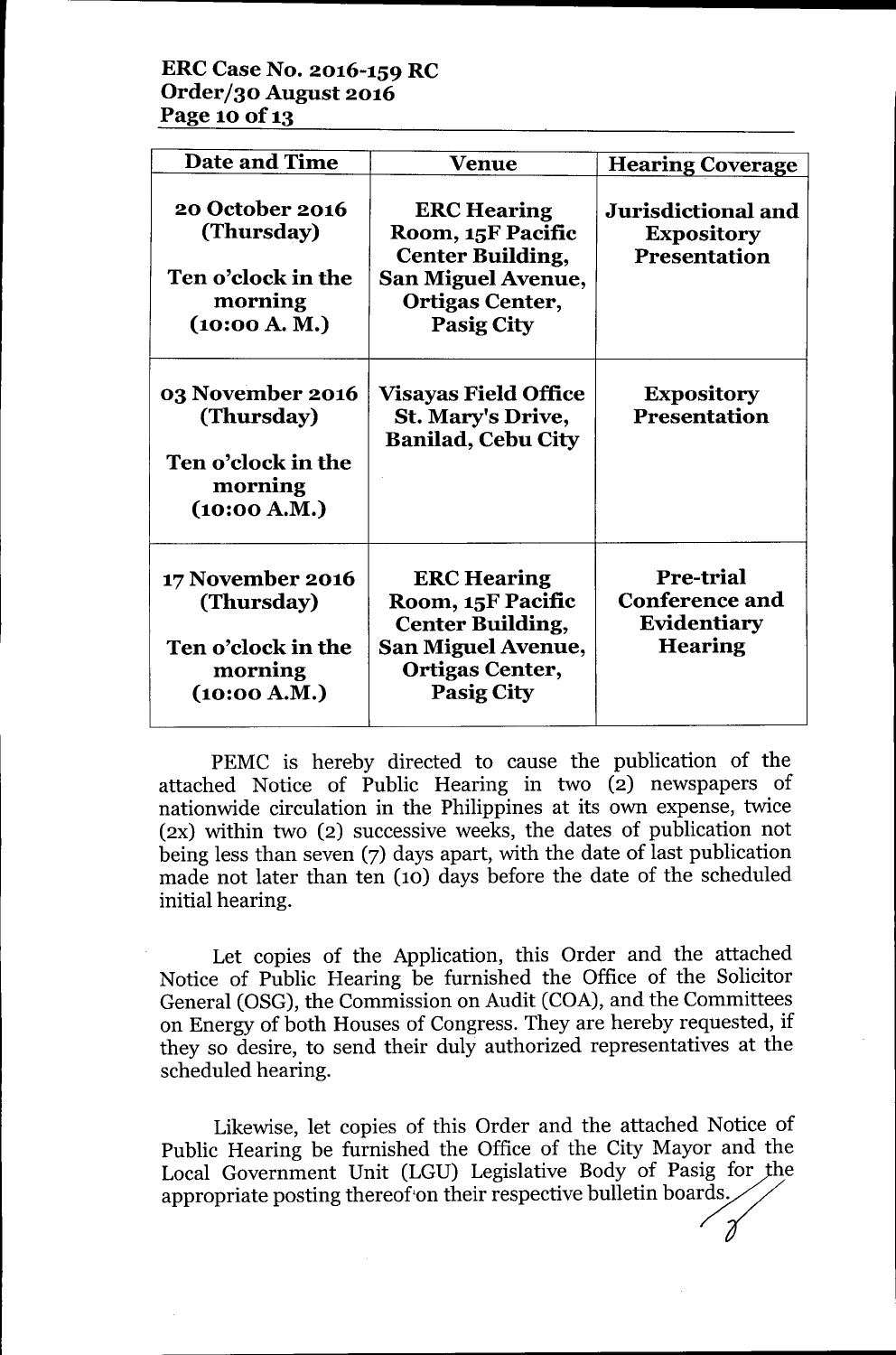## **ERC Case No. 2016-159 RC Order/30 August 2016 Page 11**of 13

PEMC is hereby directed to furnish all those making requests therefor with copies of the Application and its attachments, subject to reimbursement of reasonable photocopying costs.

On the date of the initial hearing and pre-trial conference, PEMC must submit to the Commission its written Compliance with the jurisdictional requirements attaching therewith, methodically arranged and duly marked, the pieces of evidence of the actual posting and publication of the Notice of Public Hearing consisting of certifications issued to that effect, signed by the aforementioned, Mayor and LGU Legislative Body, or their duly authorized representatives, bearing the seals of their offices, and the affidavit of the Editors or Business Managers of the newspapers where said Notice of Public Hearing were published, together with the complete issues of the said newspapers, and such other proofs of compliance with the requirements of the Commission.

PEMC and all interested parties are directed to submit, at least five (5) days before the date of initial hearing and pre-trial conference, their respective Pre-trial Briefs containing, among others:

- a) A summary of admitted facts and proposed stipulation of facts;
- b) The issues to be tried or resolved;
- c) The documents or exhibits to be presented, stating the purposes and proposed markings therefore; and
- d) The number and names of the witnesses, with their written testimonies in an individual affidavit form, to be attached to the Pre-trial Brief.

Failure of PEMC to submit the required Pre-trial Brief and Judicial Affidavits of its witnesses within the prescribed period shall be a ground for cancellation of the scheduled hearing, and the resetting of which shall be six (6) months from said date of cancellation.

As part of the pre-trial conference, PEMC must also be prepared to make an Expository Presentation of its Application, aided by whatever communication medium they may deem appropriate for the purpose, in order to put in plain words and explain, for the benefit of the consumers and other concerned parties, what the Application is  $\sim$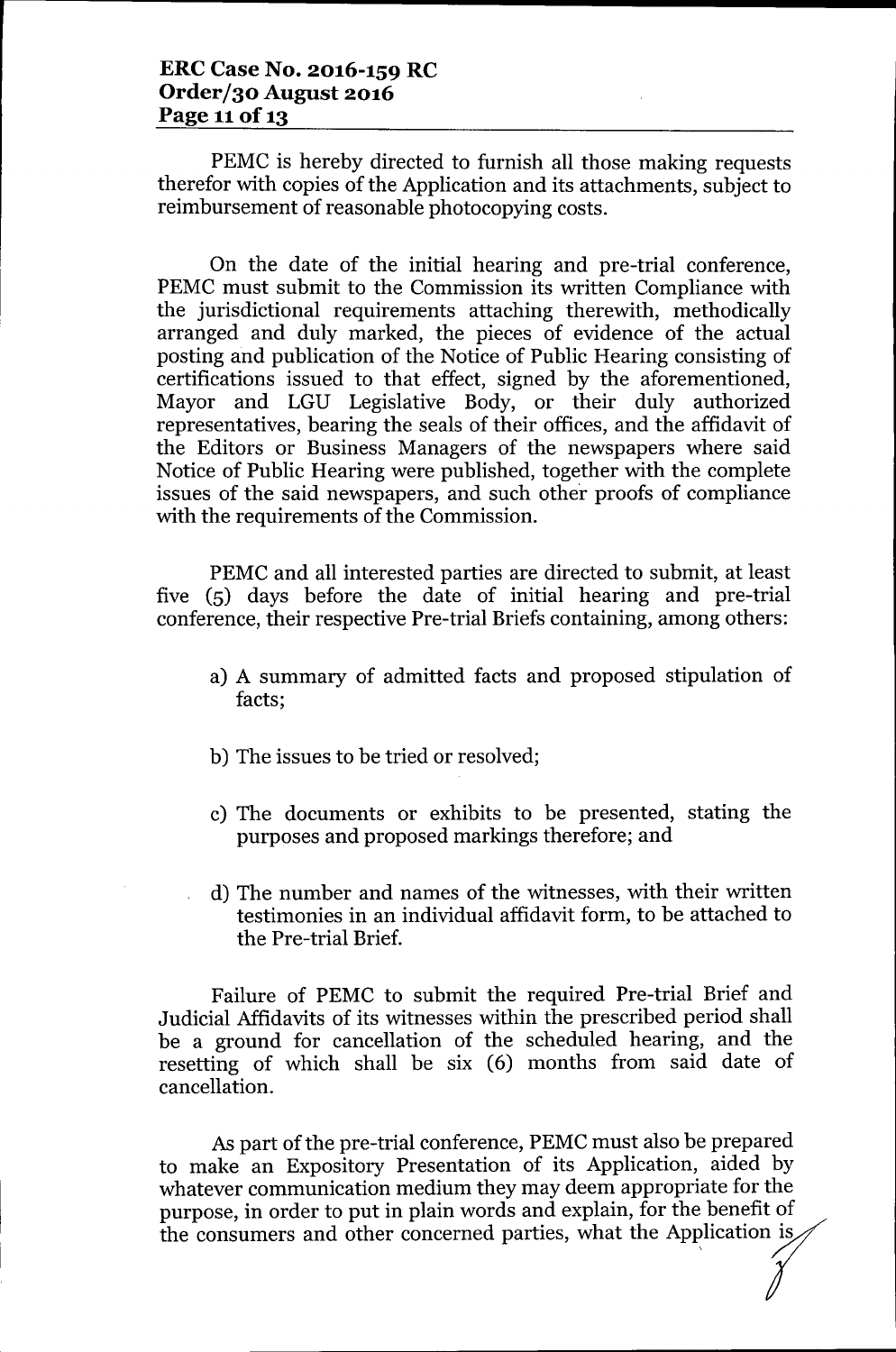all about and the reasons and justifications being cited in support thereof.

# SO ORDERED.

,

 $LS:$ 

Pasig City, 30 August 2016.

FOR AND BY AUTHORITY OF THE COMMISSION:

**JOSE VICENTE B. SALAZAR** Chairman and CEO --~--R--C -- E \_ <sup>I</sup> *Office of the ChaIrman* . 、<br>PV/ERC CASE No. 2016-159 RC.IO <sup>I</sup> \ \\1111 ll~IIII! 1-2016-005-0C-04663